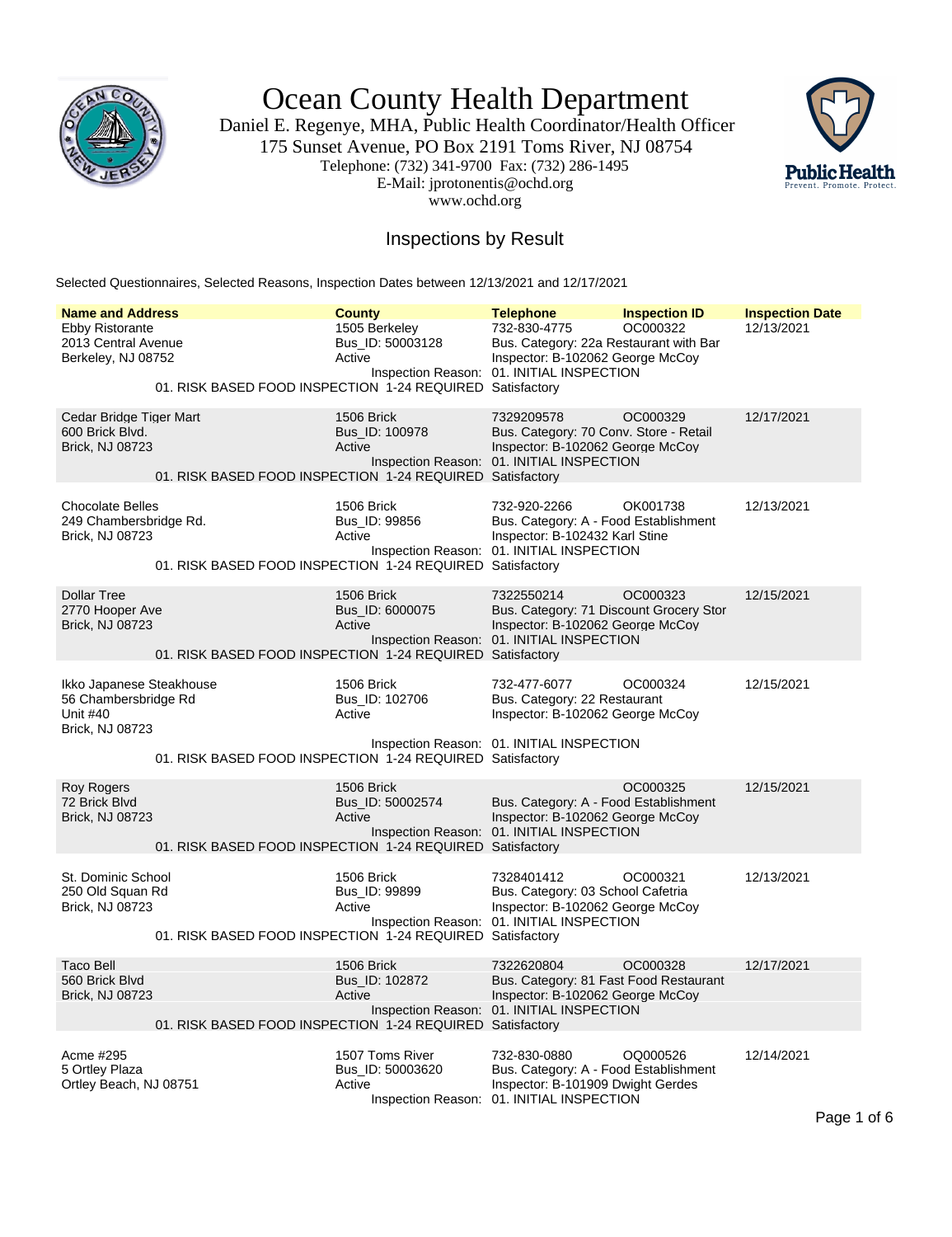| <b>Name and Address</b>                                                                            |                                                                                                                                                | <b>County</b>                                 | <b>Telephone</b>                                                                                                                        | <b>Inspection ID</b> | <b>Inspection Date</b> |
|----------------------------------------------------------------------------------------------------|------------------------------------------------------------------------------------------------------------------------------------------------|-----------------------------------------------|-----------------------------------------------------------------------------------------------------------------------------------------|----------------------|------------------------|
|                                                                                                    | 01. RISK BASED FOOD INSPECTION 1-24 REQUIRED Conditionally Satisfactory                                                                        |                                               |                                                                                                                                         |                      |                        |
| Anthony's Wine and Liquors<br>1237 Route 166<br>Toms River, NJ 08753                               | 01. RISK BASED FOOD INSPECTION 1-24 REQUIRED Satisfactory                                                                                      | 1507 Toms River<br>Bus_ID: OU000899<br>Active | 732-349-2710<br>Bus. Category: 72 Liquor Store<br>Inspector: B-101909 Dwight Gerdes<br>Inspection Reason: 01. INITIAL INSPECTION        | OQ000528             | 12/15/2021             |
| Bubbles 07<br>1490 Route 37 East<br>Toms River, NJ 08753                                           | 01. RISK BASED FOOD INSPECTION 1-24 REQUIRED Conditionally Satisfactory                                                                        | 1507 Toms River<br>Bus ID: OU001362<br>Active | 732-966-3816<br>Bus. Category: A - Food Establishment<br>Inspector: B-101909 Dwight Gerdes<br>Inspection Reason: 01. INITIAL INSPECTION | OQ000523             | 12/14/2021             |
| Toms River, NJ 08753                                                                               | O.C.V.T. Performing Art Academy at O.C.C.<br>1 College Drive Building 12 Room 212<br>01. RISK BASED FOOD INSPECTION 1-24 REQUIRED Satisfactory | 1507 Toms River<br>Bus_ID: OU001636<br>Active | 732-286-5678<br>Bus. Category: B - Food School<br>Inspector: B-101748 Clyde Flanegan<br>Inspection Reason: 01. INITIAL INSPECTION       | OE001747             | 12/14/2021             |
| Q Ball Billiards<br>1501 Route 37 East<br>Toms River, NJ 08753                                     | 01. RISK BASED FOOD INSPECTION 1-24 REQUIRED Satisfactory                                                                                      | 1507 Toms River<br>Bus_ID: 100677<br>Active   | 732-270-8200<br>Bus. Category: A - Food Establishment<br>Inspector: B-101909 Dwight Gerdes<br>Inspection Reason: 01. INITIAL INSPECTION | OQ000524             | 12/14/2021             |
| Starbucks Coffee #11421<br>1201 Hooper Ave.<br>Ocean County Mall Unit 1072<br>Toms River, NJ 08753 |                                                                                                                                                | 1507 Toms River<br>Bus_ID: 103686<br>Active   | 732-505-5346<br>Bus. Category: A - Food Establishment<br>Inspector: B-101909 Dwight Gerdes<br>Inspection Reason: 01. INITIAL INSPECTION | OQ000522             | 12/13/2021             |
| Wing Stop #030<br>1 Route 37 West<br>Toms River, NJ 08753                                          | 01. RISK BASED FOOD INSPECTION 1-24 REQUIRED Satisfactory<br>01. RISK BASED FOOD INSPECTION 1-24 REQUIRED Satisfactory                         | 1507 Toms River<br>Bus_ID: OW001197<br>Active | 908-489-4234<br>Bus. Category: A - Food Establishment<br>Inspector: B-101909 Dwight Gerdes<br>Inspection Reason: 01. INITIAL INSPECTION | OQ000525             | 12/14/2021             |
| <b>Adventure Alley Dippin Dots</b><br>120 Rt. 537<br>Jackson, NJ 08527                             | 01. RISK BASED FOOD INSPECTION 1-24 REQUIRED Satisfactory                                                                                      | 1511 Jackson<br>Bus_ID: 105714<br>Active      | 7329282000<br>Bus. Category: 18 Mobile Frozen Desert<br>Inspector: B-101718 Salli Wickel<br>Inspection Reason: 01. INITIAL INSPECTION   | OF001371             | 12/15/2021             |
| Backstage Diner<br>120 Rt. 537<br>Jackson, NJ 08527                                                | 01. RISK BASED FOOD INSPECTION 1-24 REQUIRED Satisfactory                                                                                      | 1511 Jackson<br>Bus_ID: 100692<br>Active      | 7329282000<br>Bus. Category: 22 Restaurant<br>Inspector: B-101718 Salli Wickel<br>Inspection Reason: 01. INITIAL INSPECTION             | OF001372             | 12/15/2021             |
| <b>Carl Goetz School</b><br>835 Patterson Rd.<br>Jackson, NJ 08527                                 | 01. RISK BASED FOOD INSPECTION 1-24 REQUIRED Satisfactory                                                                                      | 1511 Jackson<br>Bus_ID: 100042<br>Active      | 7328334610<br>Bus. Category: B - Food School<br>Inspector: B-101718 Salli Wickel<br>Inspection Reason: 01. INITIAL INSPECTION           | OF001367             | 12/15/2021             |
| Catering Kitchen @ Six Flags<br>120 Rt. 537<br>Jackson, NJ 08527                                   | 01. RISK BASED FOOD INSPECTION 1-24 REQUIRED Satisfactory                                                                                      | 1511 Jackson<br>Bus ID: 101043<br>Active      | 7329282000<br>Bus. Category: 22 Restaurant<br>Inspector: B-101718 Salli Wickel<br>Inspection Reason: 01. INITIAL INSPECTION             | OF001373             | 12/15/2021             |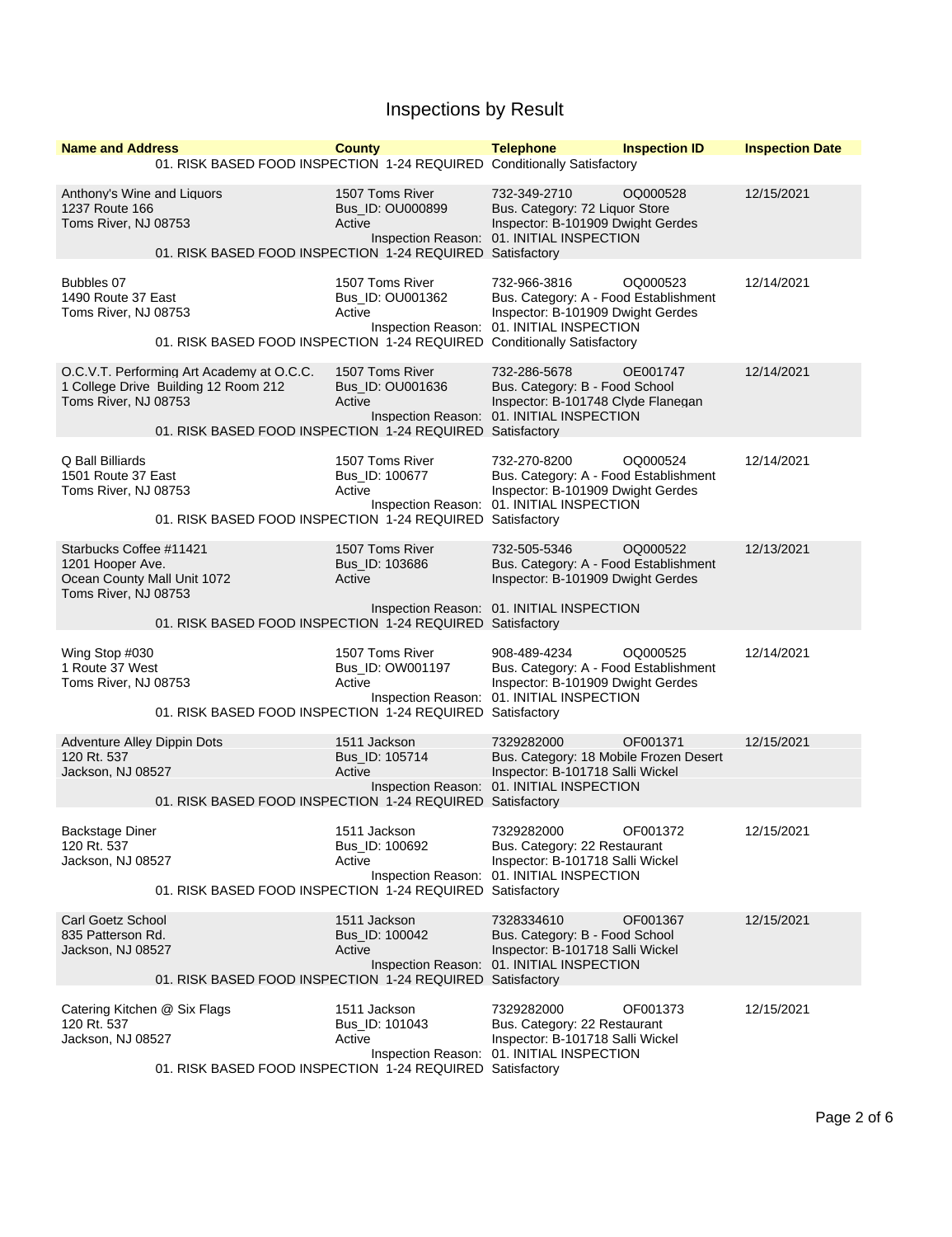| <b>Name and Address</b><br><b>Chop Six Express</b><br>120 Rt. 537<br>Jackson, NJ 08527 | 01. RISK BASED FOOD INSPECTION 1-24 REQUIRED Satisfactory                                                          | <b>County</b><br>1511 Jackson<br>Bus_ID: 104038<br>Active | <b>Telephone</b><br>7329282000<br>Bus. Category: 22 Restaurant<br>Inspector: B-101718 Salli Wickel<br>Inspection Reason: 01. INITIAL INSPECTION | <b>Inspection ID</b><br>OF001374 | <b>Inspection Date</b><br>12/15/2021 |
|----------------------------------------------------------------------------------------|--------------------------------------------------------------------------------------------------------------------|-----------------------------------------------------------|-------------------------------------------------------------------------------------------------------------------------------------------------|----------------------------------|--------------------------------------|
| 1 Nottingham Way<br>Jackson, NJ 08527                                                  | Four Seasons @ Metesdeconk Lakes Kitchen 1511 Jackson<br>01. RISK BASED FOOD INSPECTION 1-24 REQUIRED Satisfactory | Bus_ID: 103425<br>Active                                  | 7328334389<br>Bus. Category: 39 Misc Fac. Sealed Prod<br>Inspector: B-101718 Salli Wickel<br>Inspection Reason: 01. INITIAL INSPECTION          | OF001365                         | 12/15/2021                           |
| Granny's Kitchen<br>120 Rt. 537<br>Jackson, NJ 08527                                   | 01. RISK BASED FOOD INSPECTION 1-24 REQUIRED Satisfactory                                                          | 1511 Jackson<br>Bus_ID: 100653<br>Active                  | 6099282000<br>Bus. Category: 22 Restaurant<br>Inspector: B-101718 Salli Wickel<br>Inspection Reason: 01. INITIAL INSPECTION                     | OF001375                         | 12/15/2021                           |
| H. C. Johnson School<br>1021 Larsen Rd & Aldrich<br>Jackson, NJ 08527                  | 01. RISK BASED FOOD INSPECTION 1-24 REQUIRED Satisfactory                                                          | 1511 Jackson<br>Bus_ID: 100048<br>Active                  | 7328334640<br>Bus. Category: B - Food School<br>Inspector: B-101718 Salli Wickel<br>Inspection Reason: 01. INITIAL INSPECTION                   | OF001379                         | 12/17/2021                           |
| Jackson Women of Today Food Pantry<br>10 Don Connor Blvd<br>Jackson, NJ 08527          | 01. RISK BASED FOOD INSPECTION 1-24 REQUIRED Satisfactory                                                          | 1511 Jackson<br>Bus ID: 104070<br>Active                  | 732 320-5024<br>Bus. Category: 06 Church (Non-Profit)<br>Inspector: B-101718 Salli Wickel<br>Inspection Reason: 01. INITIAL INSPECTION          | OF001368                         | 12/15/2021                           |
| Johnny Rockets Fountain<br>120 Rt. 537<br>Jackson, NJ 08527                            | 01. RISK BASED FOOD INSPECTION 1-24 REQUIRED Satisfactory                                                          | 1511 Jackson<br>Bus_ID: 99585<br>Active                   | 7329282000<br>Bus. Category: 81 Fast Food Restaurant<br>Inspector: B-101718 Salli Wickel<br>Inspection Reason: 01. INITIAL INSPECTION           | OF001376                         | 12/15/2021                           |
| Johnny Rockets Nitro Complex<br>120 Rt. 537<br>Jackson, NJ 08527                       | 01. RISK BASED FOOD INSPECTION 1-24 REQUIRED Satisfactory                                                          | 1511 Jackson<br>Bus_ID: 105367<br>Active                  | 7329282000<br>Bus. Category: 26 Luncheonette<br>Inspector: B-101718 Salli Wickel<br>Inspection Reason: 01. INITIAL INSPECTION                   | OF001377                         | 12/15/2021                           |
| Kinder Care Learning Center<br>10 S New Prospect Rd<br>Jackson, NJ 08527               | 01. RISK BASED FOOD INSPECTION 1-24 REQUIRED Satisfactory                                                          | 1511 Jackson<br>Bus ID: 105244<br>Active                  | 7329611500<br>Bus. Category: 11 Day Care<br>Inspector: B-101718 Salli Wickel<br>Inspection Reason: 01. INITIAL INSPECTION                       | OF001370                         | 12/15/2021                           |
| Lucy Holman School<br>125 Manhattan St.<br>Jackson, NJ 08527                           | 01. RISK BASED FOOD INSPECTION 1-24 REQUIRED Satisfactory                                                          | 1511 Jackson<br>Bus_ID: 100055<br>Active                  | 7328334620<br>Bus. Category: 03 School Cafetria<br>Inspector: B-101718 Salli Wickel<br>Inspection Reason: 01. INITIAL INSPECTION                | OF001366                         | 12/15/2021                           |
| Nitro Coke Cart<br>120 Rt. 537<br>Jackson, NJ 08527                                    | 01. RISK BASED FOOD INSPECTION 1-24 REQUIRED Satisfactory                                                          | 1511 Jackson<br>Bus_ID: 50002937<br>Active                | 7329282000<br>Bus. Category: 17 Mobile Food<br>Inspector: B-101718 Salli Wickel<br>Inspection Reason: 01. INITIAL INSPECTION                    | OF001378                         | 12/15/2021                           |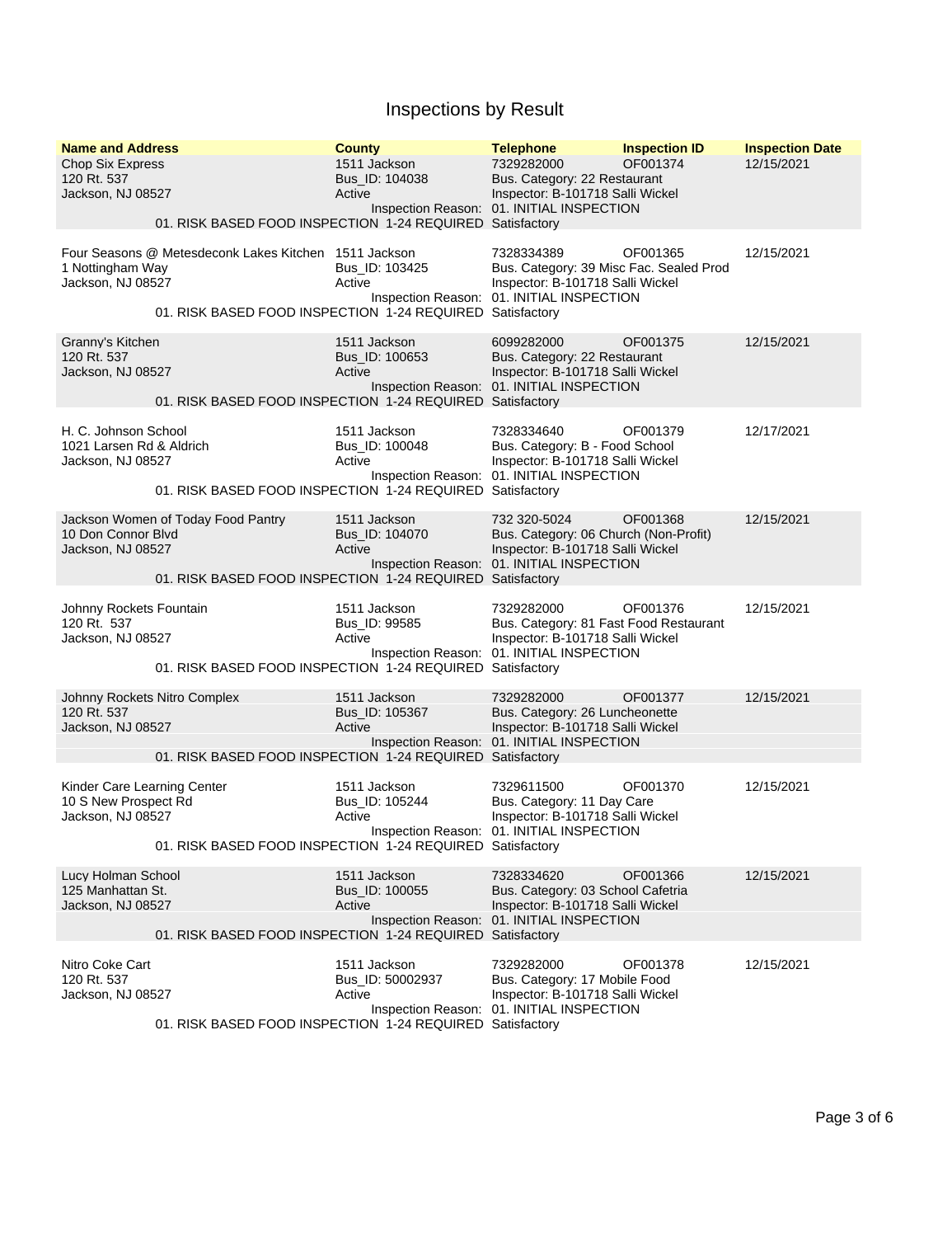| <b>Name and Address</b><br>Popeyes Restaurant<br><b>Adventure Crossing</b><br>Building #8<br>Jackson, NJ 08527 |                                                           | <b>County</b><br>1511 Jackson<br>Bus_ID: OW001048<br>Active | <b>Telephone</b><br>908 670 4609<br>Bus. Category: A - Food Establishment<br>Inspector: B-101718 Salli Wickel                                 | <b>Inspection ID</b><br>OF001369 | <b>Inspection Date</b><br>12/15/2021 |
|----------------------------------------------------------------------------------------------------------------|-----------------------------------------------------------|-------------------------------------------------------------|-----------------------------------------------------------------------------------------------------------------------------------------------|----------------------------------|--------------------------------------|
|                                                                                                                | 01. RISK BASED FOOD INSPECTION 1-24 REQUIRED Satisfactory |                                                             | Inspection Reason: 01. INITIAL INSPECTION                                                                                                     |                                  |                                      |
| Taco Bell @ Adventure Crossing<br>515 Monouth Road Building 7<br>Block 3001, Lot 2<br>Jackson, NJ 08527        |                                                           | 1511 Jackson<br>Bus_ID: OW001058<br>Active                  | 732 598 1182<br>Bus. Category: A - Food Establishment<br>Inspector: B-101718 Salli Wickel                                                     | OF001380                         | 12/17/2021                           |
|                                                                                                                | 01. RISK BASED FOOD INSPECTION 1-24 REQUIRED Satisfactory |                                                             | Inspection Reason: 01. INITIAL INSPECTION                                                                                                     |                                  |                                      |
| <b>Bais Hachinuch</b><br>17 High Street<br>Lakewood, NJ 08701                                                  | 01. RISK BASED FOOD INSPECTION 1-24 REQUIRED Satisfactory | 1514 Lakewood<br>Bus_ID: OW001332<br>Active                 | 732-806-7388<br>Bus. Category: B - Food School<br>Inspector: B-102432 Karl Stine<br>Inspection Reason: 01. INITIAL INSPECTION                 | OK001748                         | 12/14/2021                           |
| <b>Bais Rivka Rochel</b><br>285 River Avenue<br>Lakewood, NJ 08701                                             | 01. RISK BASED FOOD INSPECTION 1-24 REQUIRED Satisfactory | 1514 Lakewood<br>Bus_ID: 99527<br>Active                    | 732-367-4855<br>Bus. Category: B - Food School<br>Inspector: B-102432 Karl Stine<br>Inspection Reason: 01. INITIAL INSPECTION                 | OK001745                         | 12/14/2021                           |
| <b>Bais Shaindel</b><br>685 River Avenue<br>Lakewood, NJ 08701                                                 | 01. RISK BASED FOOD INSPECTION 1-24 REQUIRED Satisfactory | 1514 Lakewood<br>Bus_ID: 99529<br>Active                    | 7323637074<br>Bus. Category: B - Food School<br>Inspector: B-102432 Karl Stine<br>Inspection Reason: 01. INITIAL INSPECTION                   | OK001742                         | 12/14/2021                           |
| <b>Bnos Melech</b><br>550 James Street<br>Lakewood, NJ 08701                                                   | 01. RISK BASED FOOD INSPECTION 1-24 REQUIRED              | 1514 Lakewood<br>Bus_ID: 21000001<br>Active                 | 732-364-5911<br>Bus. Category: B - Food School<br>Inspector: B-102432 Karl Stine<br>Inspection Reason: 01. INITIAL INSPECTION<br>Satisfactory | OK001747                         | 12/15/2021                           |
| <b>Masores Bnos Yisroel</b><br>243 Prospect Street<br>Lakewood, NJ 08701                                       | 01. RISK BASED FOOD INSPECTION 1-24 REQUIRED Satisfactory | 1514 Lakewood<br>Bus ID: OV000546<br>Active                 | 732-905-7680<br>Bus. Category: B - Food School<br>Inspector: B-102432 Karl Stine<br>Inspection Reason: 01. INITIAL INSPECTION                 | OK001744                         | 12/14/2021                           |
| Yeshiva Toras Aron<br>500 Summer Ave<br>Lakewood, NJ 08701                                                     | 01. RISK BASED FOOD INSPECTION 1-24 REQUIRED Satisfactory | 1514 Lakewood<br>Bus_ID: 105129<br>Active                   | 7323639980<br>Bus. Category: B - Food School<br>Inspector: B-102432 Karl Stine<br>Inspection Reason: 01. INITIAL INSPECTION                   | OK001746                         | 12/14/2021                           |
| <b>Yeshivas Meor Hatalmud</b><br>1815 Swarthmore Avenue Upstairs<br>Lakewood, NJ 08701                         | 01. RISK BASED FOOD INSPECTION 1-24 REQUIRED Satisfactory | 1514 Lakewood<br>Bus_ID: OU001993<br>Active                 | 732-232-5180<br>Bus. Category: B - Food School<br>Inspector: B-102432 Karl Stine<br>Inspection Reason: 01. INITIAL INSPECTION                 | OK001743                         | 12/14/2021                           |
| Castaways Pub<br>76 Grand Central Avenue<br>Lavallette, NJ 08735                                               | 01. RISK BASED FOOD INSPECTION 1-24 REQUIRED Satisfactory | 1515 Lavallette<br>Bus ID: OW000810<br>Active               | 732-539-0813<br>Bus. Category: A - Food Establishment<br>Inspector: B-101762 Lawrence Newman<br>Inspection Reason: 01. INITIAL INSPECTION     | OD001370                         | 12/14/2021                           |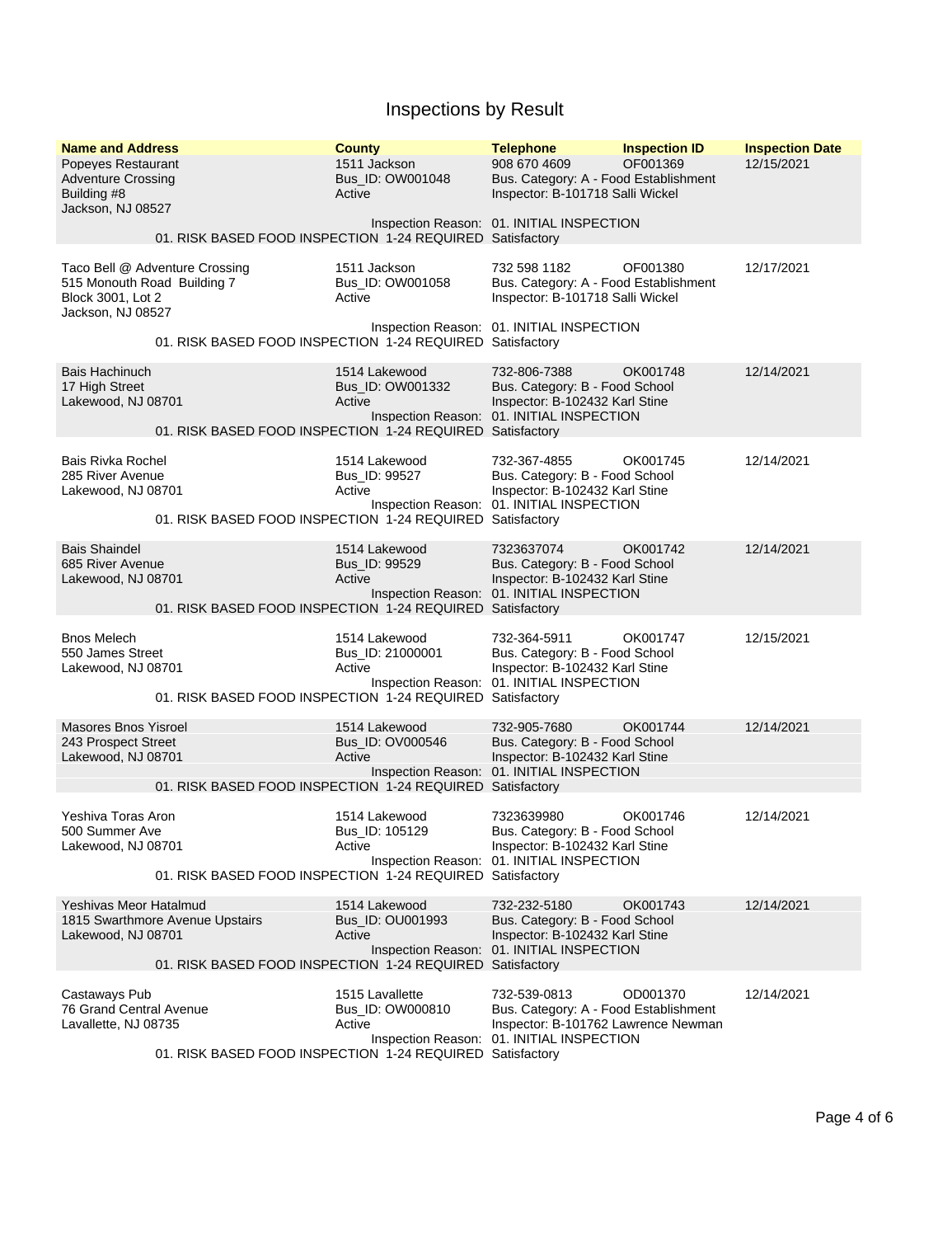| <b>Name and Address</b><br>850 Railroad Dr<br>Little Egg Harbor, NJ 08087  | Calvary Baptist Church Soup Kitchen<br>01. RISK BASED FOOD INSPECTION 1-24 REQUIRED Satisfactory    | <b>County</b><br>1516 Little Egg Harbor<br>Bus_ID: 103918<br>Active | <b>Telephone</b><br>6092964600<br>Bus. Category: 06 Church (Non-Profit)<br>Inspector: B-101748 Clyde Flanegan<br>Inspection Reason: 01. INITIAL INSPECTION | <b>Inspection ID</b><br>OE001743 | <b>Inspection Date</b><br>12/13/2021 |
|----------------------------------------------------------------------------|-----------------------------------------------------------------------------------------------------|---------------------------------------------------------------------|------------------------------------------------------------------------------------------------------------------------------------------------------------|----------------------------------|--------------------------------------|
| Circle K<br>606 Route 9<br>Little Egg Harbor, NJ 08087                     | 01. RISK BASED FOOD INSPECTION 1-24 REQUIRED Satisfactory                                           | 1516 Little Egg Harbor<br>Bus_ID: OU000232<br>Active                | 609-294-3831<br>Bus. Category: 70 Conv. Store - Retail<br>Inspector: B-101748 Clyde Flanegan<br>Inspection Reason: 01. INITIAL INSPECTION                  | OE001750                         | 12/16/2021                           |
| Circle K<br>918 Radio Road<br>Little Egg Harbor, NJ 08087                  | 01. RISK BASED FOOD INSPECTION 1-24 REQUIRED Satisfactory                                           | 1516 Little Egg Harbor<br>Bus_ID: 50005279<br>Active                | 609-879-3182<br>Bus. Category: 12 Grocery No food prep<br>Inspector: B-101748 Clyde Flanegan<br>Inspection Reason: 01. INITIAL INSPECTION                  | OE001751                         | 12/16/2021                           |
| Park Plaza Food Bank<br>150 Mathistown Road<br>Little Egg Harbor, NJ 08087 | 01. RISK BASED FOOD INSPECTION 1-24 REQUIRED Satisfactory                                           | 1516 Little Egg Harbor<br>Bus_ID: 50004642<br>Active                | 609-296-9473<br>Bus. Category: Adult Community<br>Inspector: B-101748 Clyde Flanegan<br>Inspection Reason: 01. INITIAL INSPECTION                          | OE001748                         | 12/14/2021                           |
| Rite Aid #10465<br>480 Rt 9 South<br>Little Egg Harbor, NJ 08087           | 01. RISK BASED FOOD INSPECTION 1-24 REQUIRED Satisfactory                                           | 1516 Little Egg Harbor<br>Bus_ID: 101261<br>Active                  | 6092967000<br>Bus. Category: 74 Retail Pharmacy<br>Inspector: B-101748 Clyde Flanegan<br>Inspection Reason: 01. INITIAL INSPECTION                         | OE001744                         | 12/13/2021                           |
| <b>Tractor Supply</b><br>630 Route 9<br>Little Egg Harbor, NJ 08087        | 01. RISK BASED FOOD INSPECTION 1-24 REQUIRED Satisfactory                                           | 1516 Little Egg Harbor<br>Bus_ID: OW000703<br>Active                | 609-296-0645<br>Bus. Category: A - Food Establishment<br>Inspector: B-101748 Clyde Flanegan<br>Inspection Reason: 01. INITIAL INSPECTION                   | OE001749                         | 12/14/2021                           |
| Kitchen)<br>1 Falmouth Avenue<br>Fernwood Hall<br>Whiting, NJ 08759        | Whiting Village @ Crestwood (Community<br>01. RISK BASED FOOD INSPECTION 1-24 REQUIRED Satisfactory | 1518 Manchester<br>Bus_ID: OW000330<br>Active                       | 732-350-2882<br>Bus. Category: A - Food Establishment<br>Inspector: B-101909 Dwight Gerdes<br>Inspection Reason: 01. INITIAL INSPECTION                    | OQ000527                         | 12/15/2021                           |
| Roy Rogers<br>120 Atlantic City Blvd.<br>Pine Beach, NJ 08741              | 01. RISK BASED FOOD INSPECTION 1-24 REQUIRED Satisfactory                                           | 1522 Pine Beach<br>Bus_ID: 100352<br>Active                         | 732-505-8802<br>Bus. Category: A - Food Establishment<br>Inspector: B-101909 Dwight Gerdes<br>Inspection Reason: 01. INITIAL INSPECTION                    | OQ000520                         | 12/13/2021                           |
| Nature's Reward<br>3124 Bridge Ave<br>Point Pleasant, NJ 08742             | 01. RISK BASED FOOD INSPECTION 1-24 REQUIRED Satisfactory                                           | 1524 Point Pleasant<br>Bus ID: 101565<br>Active                     | 7328927330<br>Bus. Category: 39 Misc Fac. Sealed Prod<br>Inspector: B-102062 George McCoy<br>Inspection Reason: 01. INITIAL INSPECTION                     | OC000319                         | 12/13/2021                           |
| New China 88<br>2700 Lakewood Road(Rt. 88)<br>Point Pleasant, NJ 08742     | 01. RISK BASED FOOD INSPECTION 1-24 REQUIRED Satisfactory                                           | 1524 Point Pleasant<br>Bus_ID: 101148<br>Active                     | 7328921515<br>Bus. Category: 22 Restaurant<br>Inspector: B-102062 George McCoy<br>Inspection Reason: 01. INITIAL INSPECTION                                | OC000327                         | 12/16/2021                           |